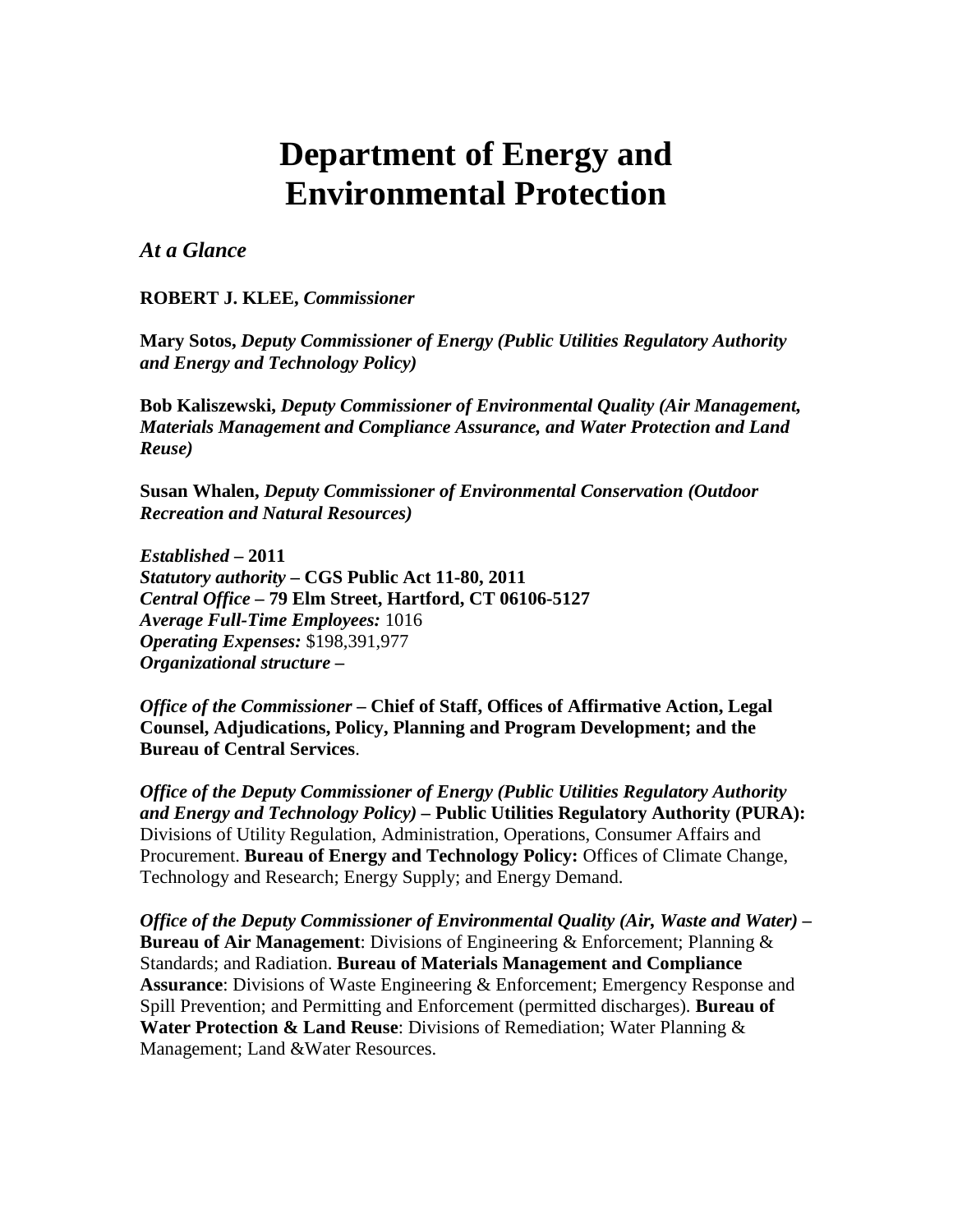*Office of the Deputy Commissioner of Environmental Conservation (Outdoor Recreation and Natural Resources) –* **Bureau of Natural Resources:** Divisions of Forestry; Fisheries and Wildlife. **Bureau of Outdoor Recreation:** Divisions of Boating; Environmental Conservation Police; and State Parks & Public Outreach.

## **Mission**

#### *It is the mission of the Department of Energy and Environmental Protection (DEEP) to fulfill the intent of the General Assembly, which declared that it is the policy of the state of Connecticut to:*

*"…conserve, improve and protect the air, water and other natural resources and environment of the State of Connecticut while fostering sustainable development. The agency's mission includes the goals of reducing electrical rates and decreasing costs for Connecticut ratepayers, ensuring the reliability of the state's energy supply, increasing the use of clean energy and developing the state's energy-related economy..."* 

## **Statutory Responsibility**

Public Act 11-80, effective July 1, 2011, facilitated the establishment of the Department of Energy and Environmental Protection. The majority of the Commissioner's statutory responsibilities are found in the following titles of the Connecticut General Statutes: 15, 16, 16a, 22a, 23, 25, and 26.

## **Public Service**

The Department of Energy and Environmental Protection (DEEP) was created by Public Act 11- 80. Effective July 1, 2011, DEEP brought together the former Departments of Environmental Protection (DEP) and Public Utility Control (DPUC) – now called the Public Utilities Regulatory Authority (PURA) – along with the energy policy group from the Office of Policy and Management (OPM).

During 2017-2018, DEEP continued to focus on:

- Improving the efficiency and effectiveness of the department
- Advancing the state's agenda to provide cleaner, cheaper, and more reliable energy to Connecticut's residents and businesses,
- Effective and efficient of the state's public utilities
- Protecting our environment and natural resources
- Providing first-class outdoor recreational opportunities to residents, businesses and visitors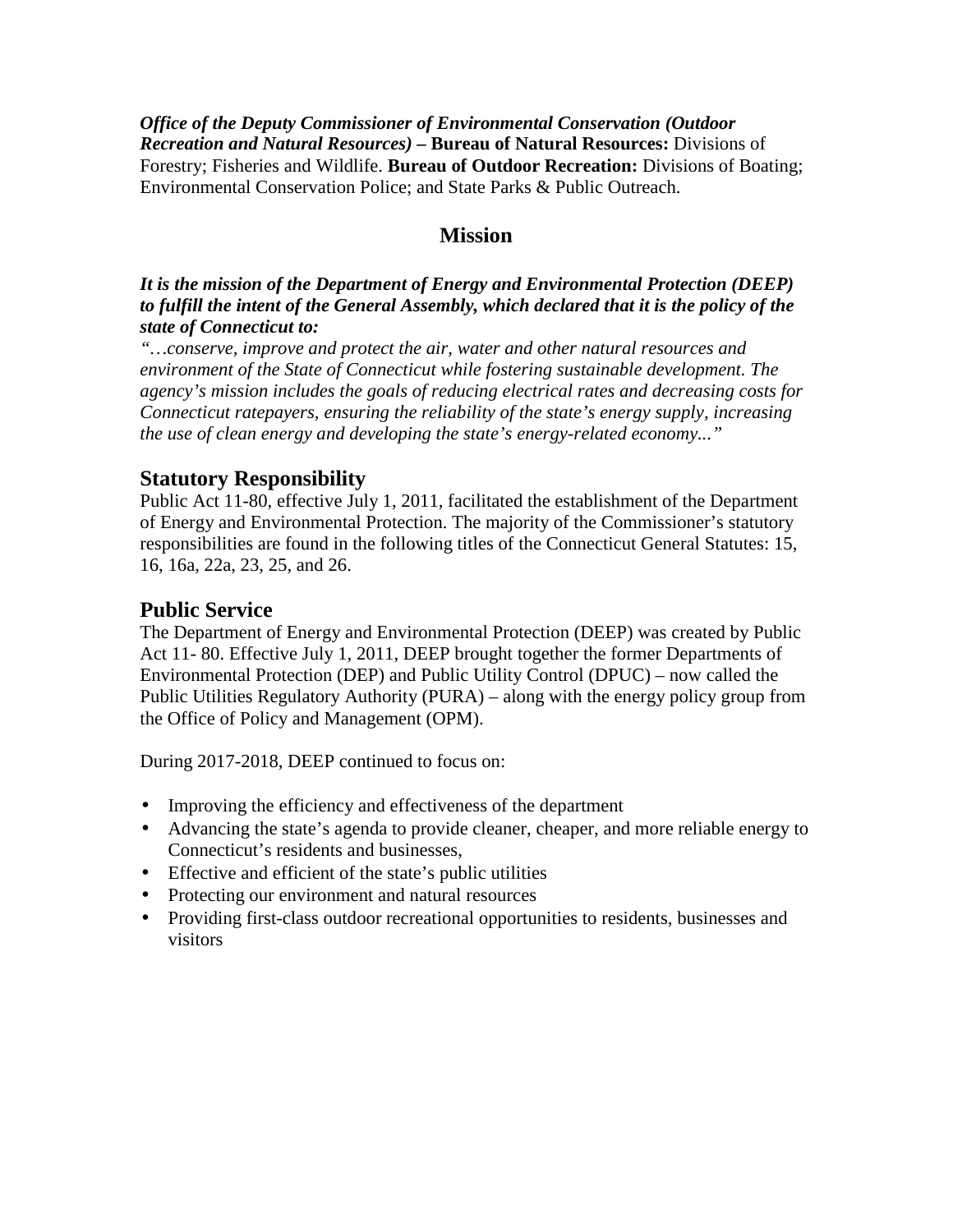# **Highlights and Achievements 2017-2018**

## **Energy**

#### **Procuring cost-effective renewables to diversify Connecticut's energy portfolio**

- Connecticut has utilized its procurement authority and the power of competition to ä, drive down the costs of procuring 1,000 megawatts of new renewable energy sources to help ensure supplies of affordable and reliable power for Connecticut families and businesses.
- Utilizing the state's procurement authority, DEEP procured, on behalf of all electric ratepayers, over 400 megawatts of small scale renewable energy and energy efficiency resources, and over 400 megawatts of large-scale renewable energy projects, 90 megawatts of which will be located in Connecticut. Over the course of three renewable energy solicitations, the state saw bid prices for grid-scale projects drop by nearly half. In the most recent solicitation, the state selected over 250 megawatts of additional projects, including Connecticut's first purchase of offshore wind which will bring significant economic development to the state's ports. In 2018, the state launched a Shared Clean Energy Facility (SCEF) pilot program, with DEEP selecting over 5 megawatts of solar. The program will also have a dedicated subscription target of low- and moderate-income consumers. As a result of increased investments in energy efficiency, Connecticut was ranked fifth among the 50 states in the annual scorecard issued by the American Council for an Energy Efficient Economy (ACEEE). The strong ranking reflects the state's efforts to reduce the demand for electric power to reap the benefits of lower bills for families and businesses, a stronger economy, cleaner air, and a reduction in harmful carbon emissions linked to climate change.

#### **Advancing resiliency through Connecticut's statewide microgrid program**

 $\mathcal{L}^{\pm}$ Connecticut was the first state in the country to establish a statewide microgrid program. Microgrids build local resiliency for electrical load in critical community operations. The program currently includes nine operational microgrids with one currently under construction. Seven additional microgrid applications are presently under review by DEEP with the anticipation that awards will be granted to qualified projects by the end of 2018.

#### **Achieving energy savings for state agencies, residents, and businesses**

DEEP has lead a statewide effort on energy efficiency, implementing energy efficiency projects for state facilities that will save \$6 million per year in energy costs. Connecticut state government also saved an estimated \$1 million in SFY18 in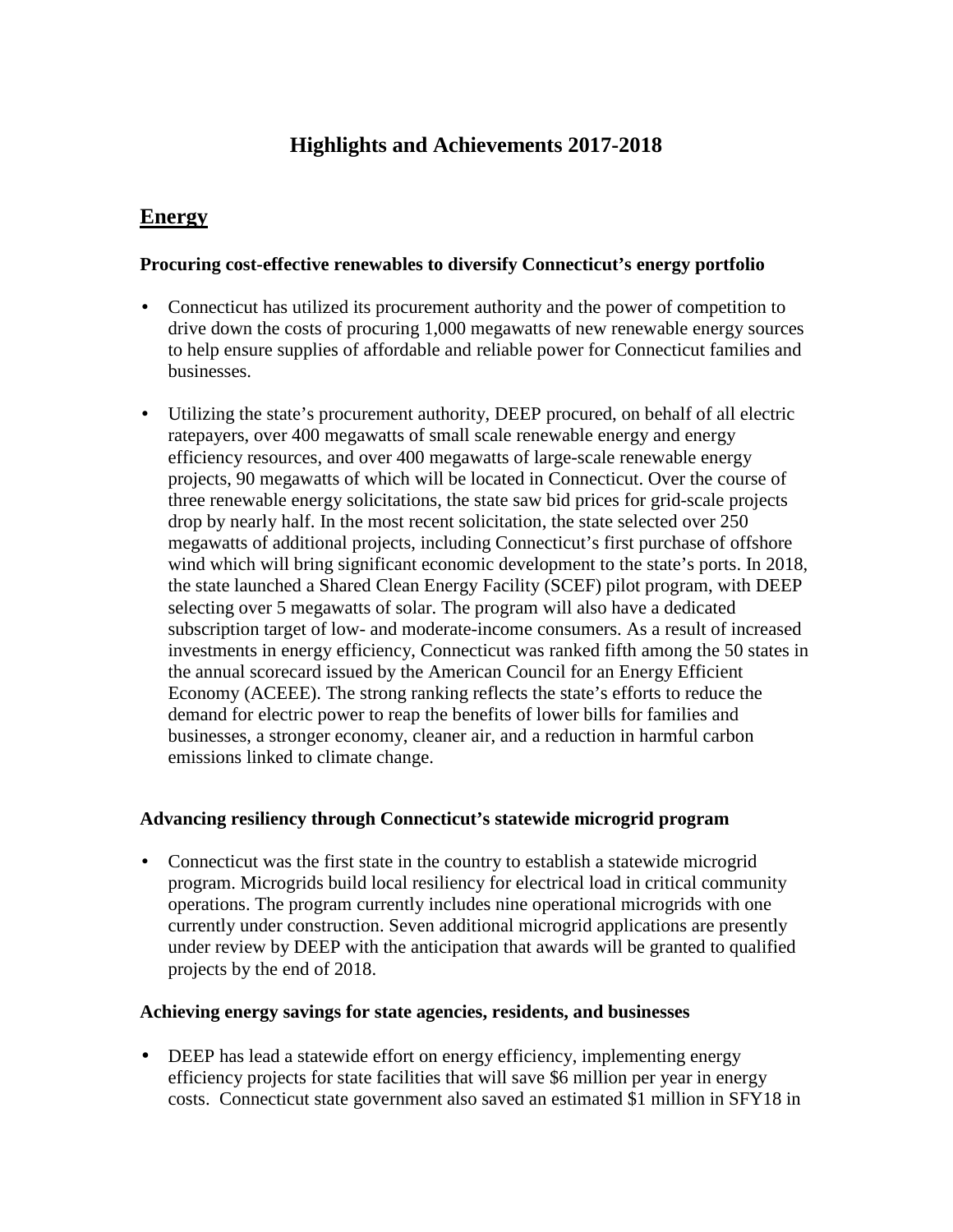agency operating costs through the competitive purchase of electricity for the aggregated pool of state facilities.

DEEP provides review and oversight to Connecticut's residential and commercial ¥. investments in energy efficiency across the state through implementation of Connecticut's award-winning Conservation and Load Management Plan (C&LM) Plan. In 2017, the electric energy efficiency benefits in Connecticut were equivalent to two 45 megawatt power plants and saved residents, businesses, and municipalities \$75 million. Homeowners, renters, local manufacturers and businesses, and municipalities will save \$841 million over the lifetime of those 2017 energy efficiency investments. Similar savings have occurred from investments each year of this administration. These energy efficiency investments return \$7 into Connecticut's economy with each dollar invested in energy efficiency upgrades and in 2017 generated a \$1.4 billion increase to the Gross State Product.

## **Climate Change**

Connecticut continues to serve as a national leader in addressing climate change from both sides of the climate equation: The state is focused on both mitigation – reduction of carbon emissions – and adaptation – strategies to protect communities from changes we are already seeing.

## **Regional Greenhouse Gas Initiative**

Connecticut is a founding member of the Regional Greenhouse Gas Initiative (RGGI). RGGI is a bi-partisan, cooperative effort by nine Northeastern and Mid-Atlantic states to utilize a market-based mechanism to reduce carbon dioxide emissions from power plants. This first in the nation cap and invest program provided Connecticut with over \$134 million in auction proceeds for investments in energy efficiency and renewable energy while at the same time, the RGGI states agreed to pursue an additional 30 percent reduction in emissions between 2020 and 2030.

## **Climate Legislation**

Connecticut has been a foremost leader among US states on climate policy, including:

- Adopting the most ambitious Renewable Portfolio Standard (RPS) in the northeast 40 percent RPS by 2030.
- The ability to competitively procure up to two-thirds of the state's electric load from sustainable and carbon-free sources including solar, wind, small hydro, fuel cells, and nuclear.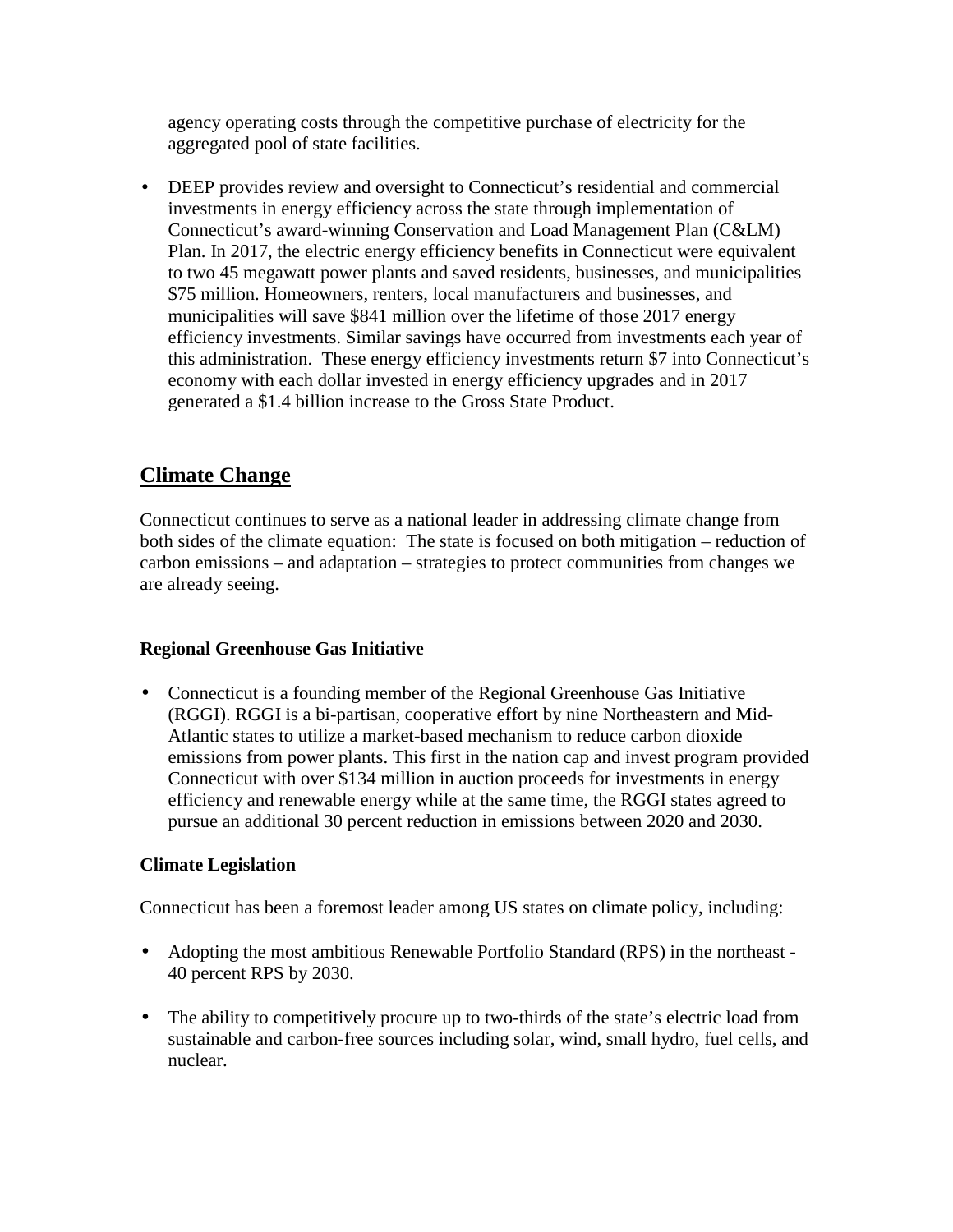The creation of the nation's first full-scale green bank — The Connecticut Green  $\mathbb{Z}^{\mathbb{Z}}$ Bank — to leverage public and private funds to accelerate the growth of green energy in Connecticut.

## **Governor's Council on Climate Change**

Executive Order 46 led to the creation of the Governor's Council on Climate Change (GC3) to examine the effectiveness of existing policies and regulations designed to reduce greenhouse gas emissions and to identify new strategies to meet the state's greenhouse gas emissions reduction target of 80 percent below 2001 levels by 2050. Upon thorough review of a variety of mitigation scenarios that drive down greenhouse gas emissions in the electric, building, and transportation sectors, the GC3, through consensus, recommended adopting an economy-wide mid-term greenhouse gas emission reduction target of 45 percent below 2001 levels by 2030. This target was adopted by the General Assembly in 2018 and signed into law as Public Act 18-50.

#### **Adaptation**

- ä, The Connecticut Institute for Resilience and Climate Adaptation (CIRCA), a partnership between DEEP and the University of Connecticut, continues to support resiliency initiatives of communities, residents, businesses, and institutions in vulnerable shoreline and flood plain areas of our state. CIRCA is providing grant funds for projects to protect critical infrastructure and properties, as well as developing data and information, including localized sea-level rise projections, that communities will use to engage in sound land use planning for the future. CIRCA also played a key role in Connecticut's successful application to HUD's National Disaster Resilience Competition that resulted in a \$54 million federal grant award, and will use a portion of those funds to develop the Connecticut Coastal Connections Resilience Plan for Fairfield and New Haven counties.
- DEEP has collaborated with academic, non-profit and government partners at the local, state and regional level to advance development and implementation of coastal green infrastructure and living shorelines solutions for shoreline management.
- DEEP and UConn in partnership with a statutory advisory committee and non-profit ¥, organizations are developing the Long Island Sound Blue Plan, as authorized by P.A. 15-66. The Blue Plan is intended to create a spatial plan for the waters of Long Island Sound so as to protect and minimize conflict between natural resources and existing and future uses such as fishing, aquaculture, and navigation.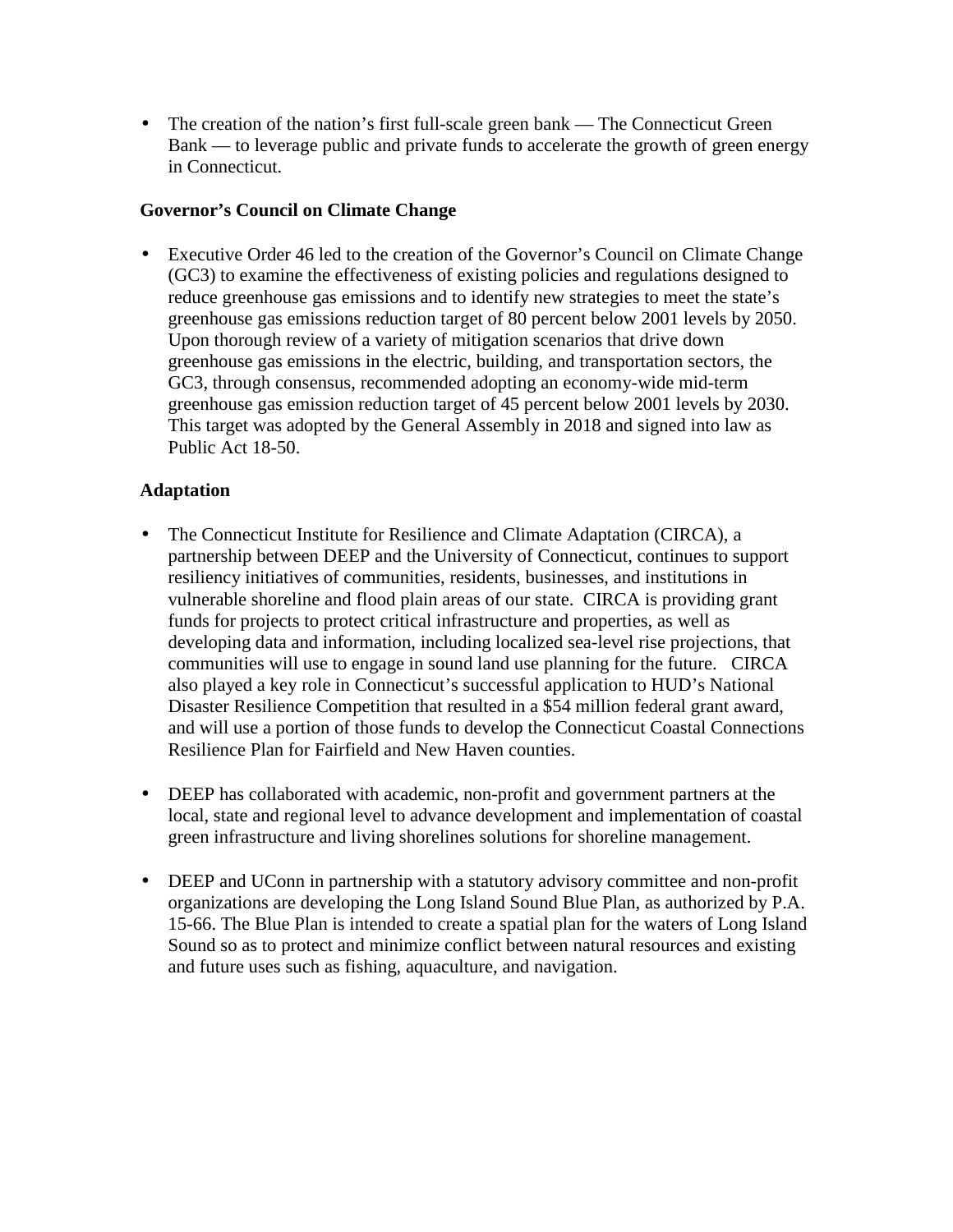## **Public Utilities Regulatory Authority**

- Adjudicated and approved 24 applications for Water Infrastructure and Conservation Adjustments (WICA) for the purpose of accelerating the replacement or rehabilitation of aging water systems as well as to encourage conservation and secure system resilience.
- Developed new, streamlined procedures that will facilitate the continued build-out of Connecticut's advance broadband and cellular networks and better enable PURA to focus adjudicatory efforts on those siting applications with objections from adjacent property owners.
- Continued to better ensure public safety and deter safety violations and violators by  $\mathbf{L}$ conducting over 450 gas pipeline safety inspections, investigating over 600 reports of Call Before You Dig damages and violations and by taking over 220 enforcement actions, including collecting approximately \$1.5 million in civil penalties.
- Developed (jointly with the Department of Public Health) a more efficient and more thorough process to regulate small water systems that are in need of improvements or in some cases possible takeover.
- Adjudicated major rate case proceedings involving three of Connecticut major electric and gas companies: Connecticut Light and Power, Yankee Gas and Connecticut Natural Gas.
- Initiated several generic regulatory proceedings to evaluate and make  $\mathbf{r}$ recommendations regarding: the electric distribution company's system planning practices, grid modernization, integration of distributed energy resources (DERs), and the Electric Efficiency Partners program.
- Reviewed and approved power purchase contracts for over 800 MW of clean energy  $\mathbb{Z}^{\mathbb{Z}}$ and energy efficiency resources selected in response to DEEP's Energy procurement Request for Proposals.
- $\mathbf{r}$ Monitored the activities of electric suppliers in Connecticut and initiated investigations regarding the customer service practices of 20 of those electric suppliers to determine whether they are in compliance with state statutes, state regulations and PURA's orders.
- Reviewed and approved approximately 7,200 applications for Class I, II and III renewable energy facilities.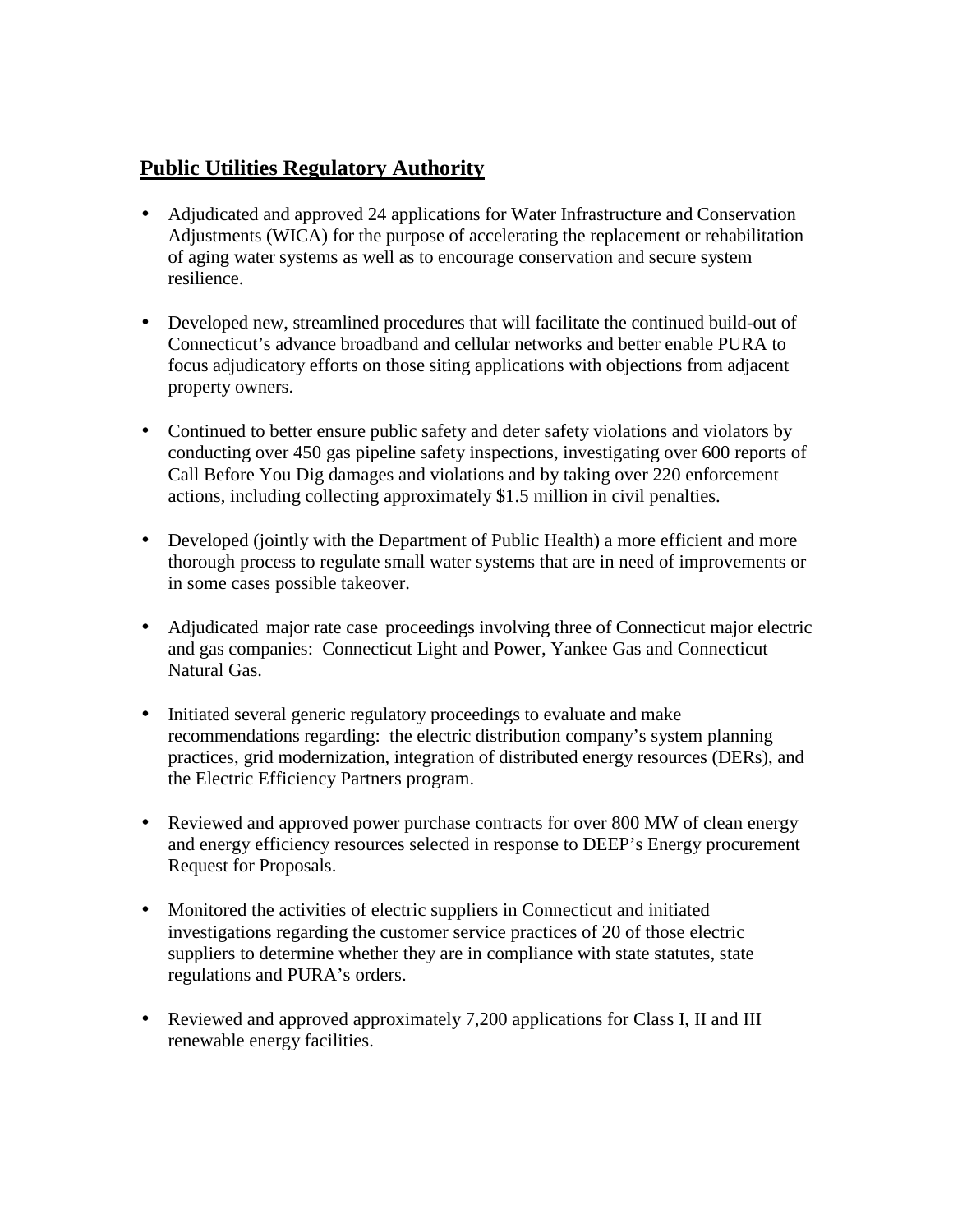Consumers Services Unit staff responded to nearly 18,000 complaints and inquiries ¥, from consumers and was able to secure refunds for a number of these consumers totaling \$132,000.

## **Environmental Quality**

## **Air Management**

- Adopted several significant regulations to reduce emissions of ozone precursors (nitrogen oxides and volatile organic compounds) from fuel-burning equipment (boilers, turbines and engines), municipal waste combustors, and paints and consumer products. Upon full implementation, these new rules are anticipated to reduce ozone precursor emissions by over 1,000 tons per year. These improvements in air quality are achieved with an understanding of Connecticut's regulated businesses reflected in reasonable compliance schedules and flexible compliance options.
- Launched the first solicitation under the Volkswagen environmental mitigation grant which will provide Connecticut with at least \$55 million and the ability to leverage at least another \$20 million in private investment to pursue additional clean diesel and other transformative air quality improvement projects in Connecticut.
- Partnered with the Connecticut Center for Advanced Technology to fund a hydrogen fueling station in the Greater New Haven area. The fueling station is needed before the widespread introduction of fuel cell electric vehicles in Connecticut which will build from and support Connecticut's fuel cell industry.
- Implemented online EZfile registration and payment system for users of radiation producing devices and material. In addition, worked collaboratively with the solid waste industry to implement market based radiation response protocols to allow haulers and facilities to efficiently adjudicate their own radiation alarms while ensuring health and safety of the public.

## **Materials Management**

Consistent with P.A. 14-94, a development team was selected to modernize the ä, Materials Innovation and Recycle Authority (MIRA) facility in Hartford and is in contract negotiations with MIRA. The development concept employs several hundred million dollars of private capital for enhanced recycling, anaerobic digestion and composting technologies. Remaining material will be combusted for the production of electricity in a refurbished power system. The proposal reduces by approximately one-half the amount of waste currently combusted at the facility. The concept helps maintain in-state waste management capacity rather than increasing reliance on out-of-state landfilling, which is consistent with the state's statutory waste management hierarchy as well as the state's 2016 Comprehensive Materials Management Strategy.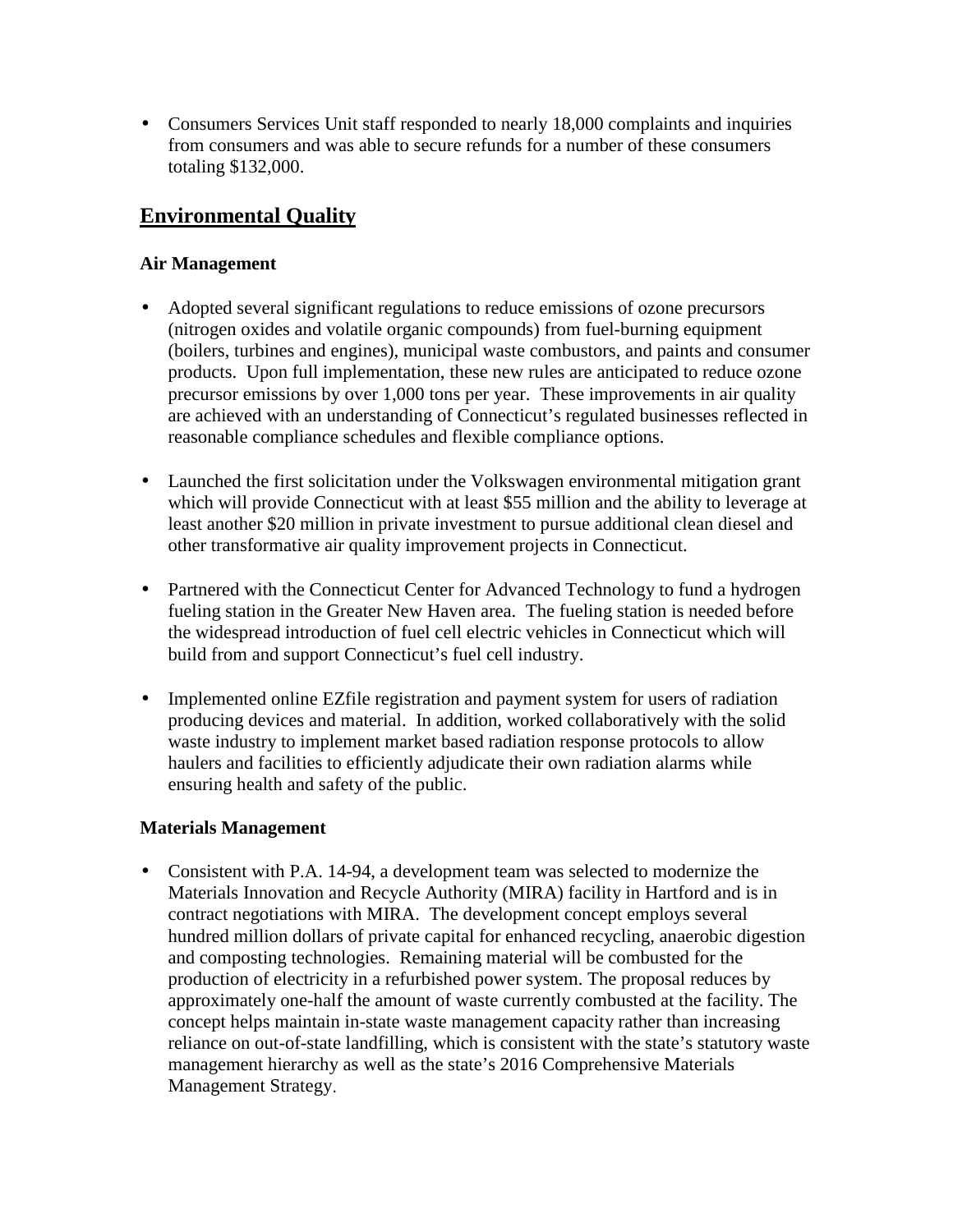- The single largest component of solid waste sent to incinerators and landfills is organic waste including food scraps. Infrastructure in CT to handle organic waste and recycle and repurpose such materials is growing. Permitted a fourth anaerobic digestion (AD) facility to foster the commercial recovery of compost and clean energy from food scraps and other organic material. AD is a state of the art composting like process where microorganisms break down organic materials, such as food scraps and manure, in the absence of oxygen, typically in a sealed oxygen tank called an anaerobic digester. The benefits of AD include green jobs, renewable energy generation, greenhouse gas emissions reduction, waste diversion and production compost suitable for sale and use as a soil amendment. The four facilities are B&R Corporation, the first operating AD in Southington and three projects pending construction are Turning Earth, LLC, also in Southington, Bridgeport Bioenergy, LLC in Bridgeport and the newest project, City Wide Energy, in North Haven.
- Connecticut currently has four successfully established Extended Producer Responsibility (EPR) programs for the collection and recycling of used or unwanted electronics, thermostats, paint and mattresses. Connecticut's EPR programs have diverted more than 26 million pounds of materials from disposal, saved municipalities \$2.6 million dollars per year in avoided disposal costs, created more than 100 jobs and reduced greenhouse gas emissions by more than 13 million kilograms of carbon equivalent. The EPR programs have given CT residents more and convenient access to recycling of thermostats, paint, electronics and mattresses.
	- The RecycleCT Foundation spearheaded a creative and engaging public outreach campaign to raise participation in recycling, decrease contamination and make it easier to understand what residents should place into the blue recycling bin and what should be put in the garbage. RecycleCT Foundation, a state-chartered fund established by Public Act 14-94, chaired by Commissioner Klee, combines public and private resources to promote research and education activities and public information programs aimed at increasing the rate of recycling and reuse in the state. The outreach is built around the theme of *What's IN, What's OUT* and builds on efforts to create a universal list of materials accepted by recycling facilities and to standardize residential recycling rules across Connecticut. The outreach campaign includes a mobile-friendly widget that provides a quick answer to questions about what can and can't be recycled; [short videos](http://www.recyclect.com/social.html) to highlight recycling issues; [material that cities and](http://www.recyclect.com/resources.html)  [towns can](http://www.recyclect.com/resources.html) customize and share with their residents, including a brochure with a convenient list of items that can be recycled and [social media messages](http://www.recyclect.com/social.html) for Facebook and Twitter. Similar standardization efforts are being looked at in other states. One of the short videos and the RecycleCT website both received awards from Connecticut Advertising Club.
- Moved forward to implement recommendations of a 2016 Comprehensive Materials Management Strategy (CMMS), which provides a framework for doubling the diversion of trash to 60% by increasing the recycling rate and recapturing more materials of value from the waste stream. The CMMS focuses on strengthening local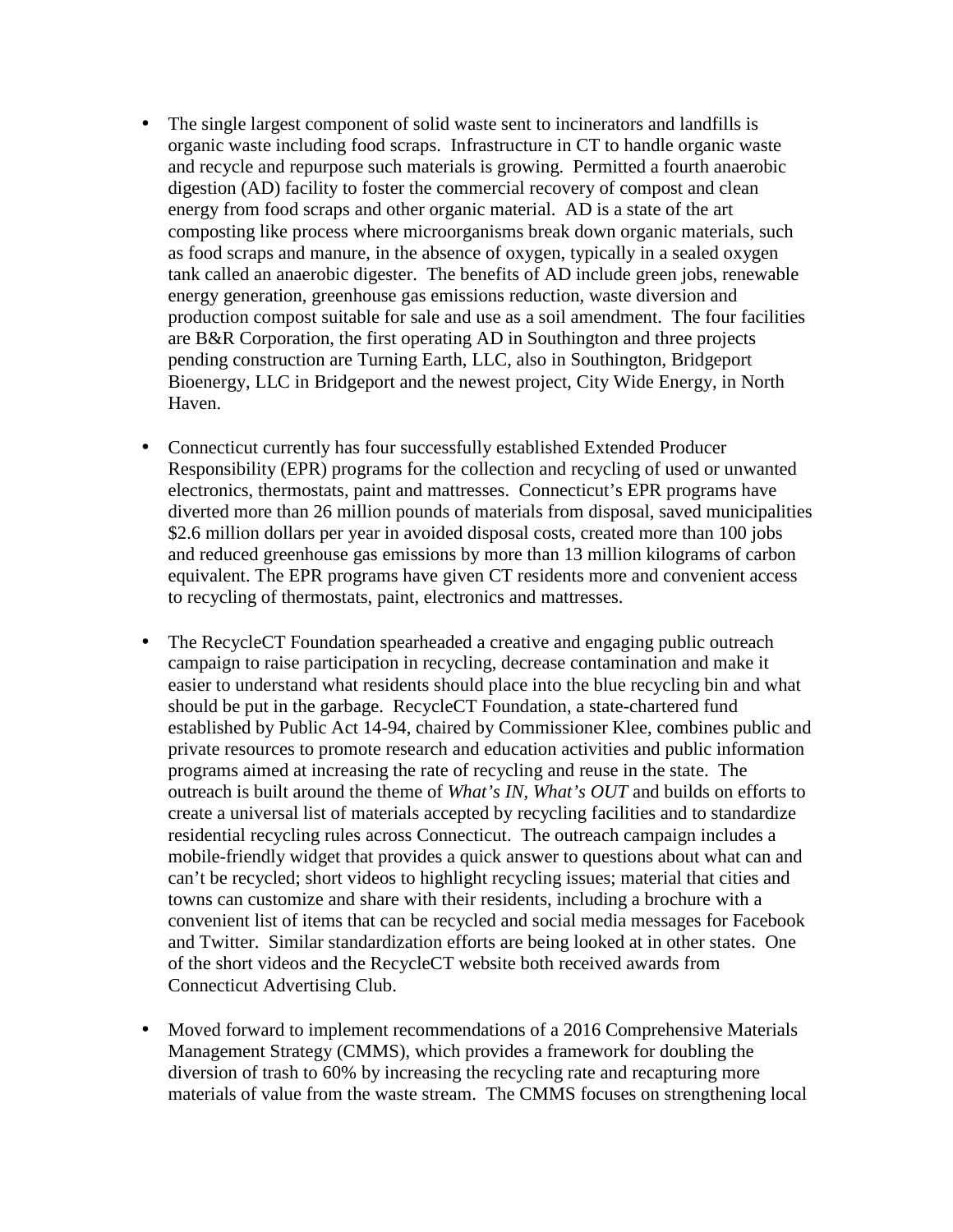waste reduction and recycling programs; use of new technologies to more effectively sort recyclables and recover materials from the waste stream; increased enforcement by DEEP, municipalities and facility operators; and greater participation from corporations that produce materials to have them share in the cost and development of recycling programs.

## **Emergency Response**

Responded to reports of 1,371 releases of petroleum or hazardous material in order to ensure steps were taken to protect public health and the environment and that a proper cleanup was conducted.

## **Stormwater Management**

Continued partnership with the Center for Land Use Education and Research and the Nonpoint Education for Municipal Officials programs at the University of Connecticut to assist Connecticut municipalities with implementing the requirements of the MS4 General Permit. Stormwater runoff is the number one cause of stream impairment in urban areas. The MS4permit contains requirements for the operation of 121 municipal and federal and state institution stormwater systems in order to protect and enhance the quality of the state's waters.

#### **Brownfields Remediation**

Continued efforts to streamline the process for cleanup of contaminated lands in order to put properties back into productive reuse – eliminating threats to human health and the environment and public health as well as generating new tax revenues for cities and towns and creating jobs for our residents.

## **Water Diversions**

DEEP proposed a change to the Water Diversion Regulations to ensure that increased use of registered diversions into new or expanded service areas will not significantly impact the environment. This proposal was approved by the General Assembly's Regulations Review Committee.

## **Wastewater Treatment**

Work continued on major Clean Water Fund projects with the Hartford area Metropolitan District Commission (MDC) and the New Haven area wastewater treatment district aimed at separating storm water from sanity sewer systems in order to reduce overflows of sewage into the Connecticut River or Long Island Sound.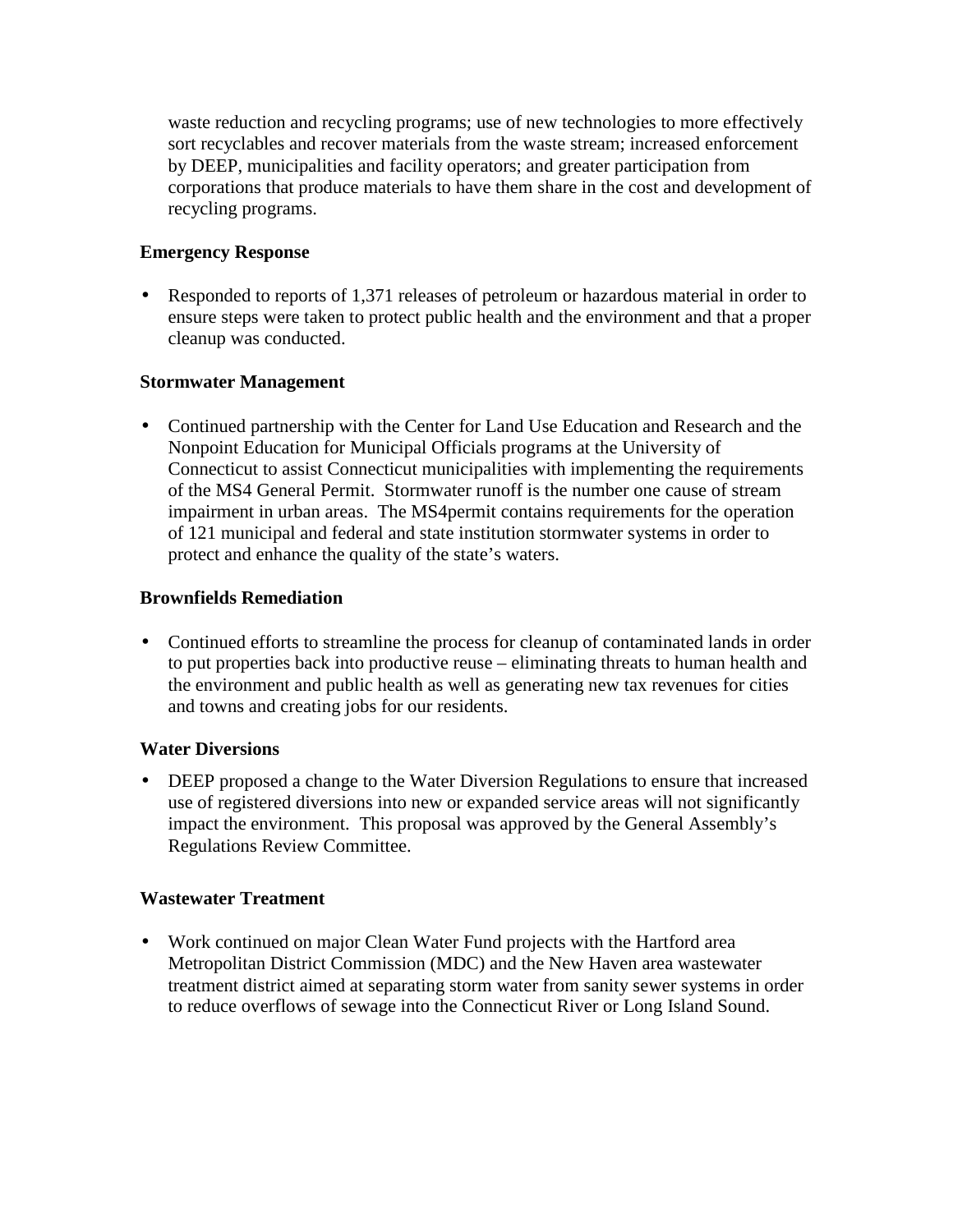#### **Water Protection and Land Reuse**

- Actively participated with the Water Planning Council to develop the first Connecticut State Water Plan in January of 2018.
- Continued to work with communities across the state to upgrade wastewater treatment plants to address phosphorus pollution including bringing a number of plants on line and continuing design of additional plants. Upgrades will improve water quality by reducing nutrient loads in our rivers and streams.
- Worked to implement an owner- responsible inspection program to ensure safe dams across Connecticut. Participated in a number of significant state dam repair projects including Glasgo Pond Dam in Griswold and removal of Springborn Dam in Enfield, a high hazard dam.
- $\mathbf{r}^{\left(1\right)}$ Enhanced public notification of sewage overflows by publishing an on-line tool for municipal reporting and viewing by citizens.
- Worked with many stakeholders and responsible parties to clean up contaminated sites and put them back to productive reuse. The cleanup of lead contamination in sediment in the Mill River in Fairfield was a major accomplishment.

# **Environmental Conservation**

## **State Parks**

- DEEP implemented the new Passport to the Parks program, which provides free parking access to Connecticut State Parks for residents in Connecticut registered vehicles. The program is funded through a \$10 per registration (\$5 per year) fee on non-commercial motor vehicles. This new funding mechanism provides sustainable, predictable funding for the operation of our State Parks. Because of the availability and predictability of these new funds, four previously closed state park campgrounds were re-opened, along with expansion of other state park services to the public.
- DEEP completed or initiated major investments at some of our popular state parks along the shore. At Hammonasset Beach State Park in Madison, a major project to replace and upgrade all of the site utilities was completed along with the installation of a new 2 mile long recreation trail. A new bathhouse complex was installed, and a major beach re-nourishment project completed in the West Beach area of the park. The major development phase of Silver Sands State Park, Milford was initiated to bring a much-needed bathhouse and other public services to this popular park. These projects will help ensure a strong future for the state park system and increase public access for outdoor recreation opportunities on Connecticut's shoreline.
- DEEP created a master plan for Seaside State Park in Waterford, our first new shoreline state park in over 50 years. An RFP process was initiated to develop a public-private partnership with the goal of creating a state park lodge concept at the park to preserve the existing historic buildings at Seaside State Park.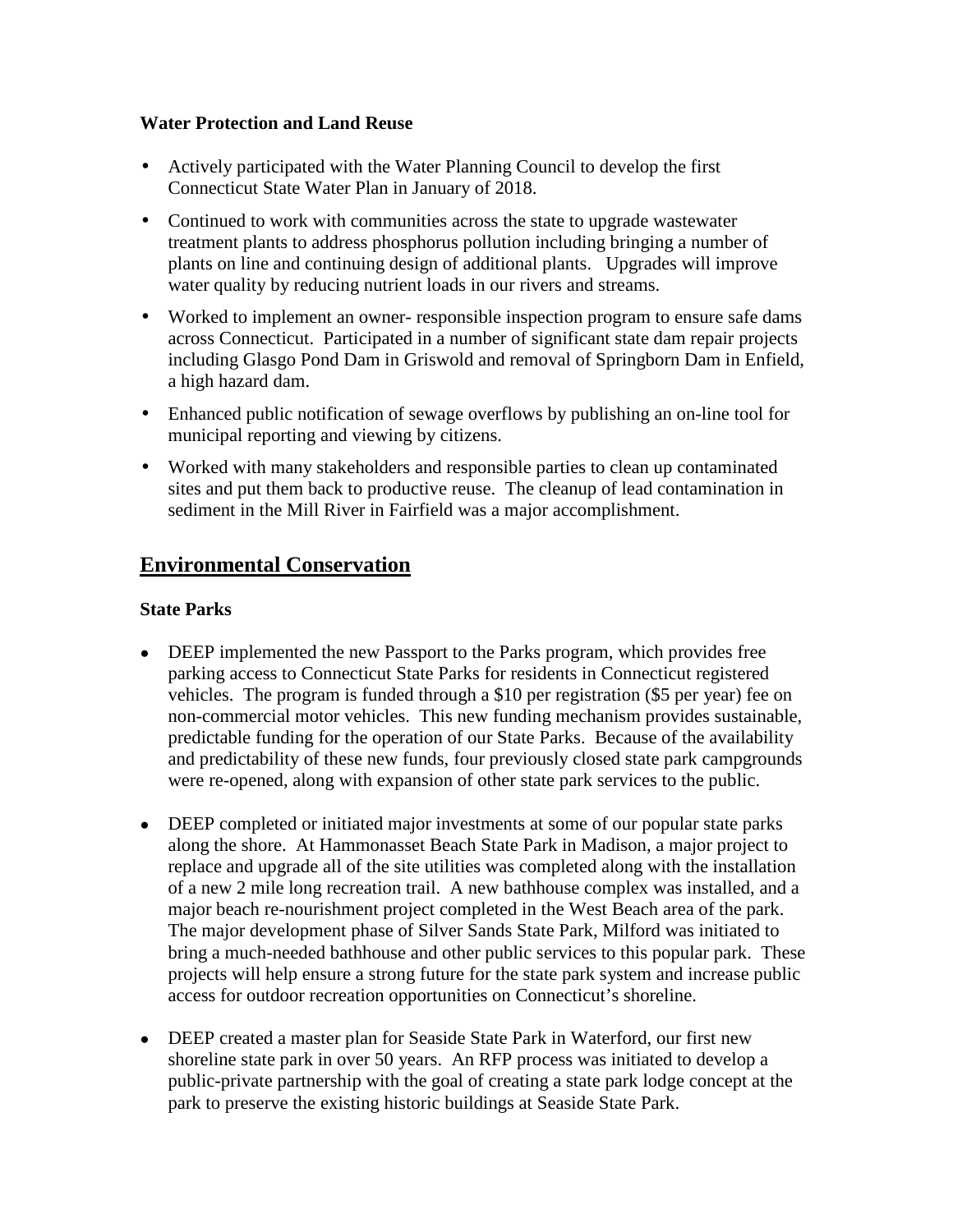#### **Boating**

- The third annual Aquatic Invasive Species Awareness Weekend took place in July at popular boat launches throughout the state to educate boaters on prevention of the spread of invasive plants and animals. DEEP partnered with the Candlewood Lake Authority to provide public awareness and recommendations on how to discourage the growth of these harmful plants and animals.
- DEEP instructors taught 2739 students in approximately 95 Safe Boating Certificate courses. Under the guidance of DEEP and school teachers, forty-three Student Ambassadors educated their peers in 28 schools across the state.
- DEEP partnered with federal and state agencies to complete construction of the improved Branford River State Boat Launch in Branford on the East River. The existing asphalt boat ramp was replaced with a two-lane, concrete ramp with a grooved surface. The old fixed dock system was replaced with a new ADA accessible floating dock system. The dock is located between the two ramps and provides access for boaters on both sides. The turning area was redesigned and paved to provide optimal access at the launch.
- DEEP partnered with federal and local officials to complete a \$1.43 million Boating Infrastructure Grant project at Thamesport Marina consisting of new floating concrete docks at the mouth of the Thames River to provide dockage for up to 54 large transient vessels, and awarded an additional \$190,000 in grant money to that marina to replace aging underground diesel and gas storage tanks to ensure that fuel will be available to the transient boaters. The Boating Infrastructure Grant program provides funding opportunities to public and private agencies, marinas and other facilities that provide tie-up opportunities for recreational boats 26' or more in length in Connecticut. Investment in slips for larger recreational vessels along the Thames River and Long Island Sound encourage use of these waterways and stimulates tourism and economic development.
- A record level of over 1.347 million gallons of recreational vessel boat sewage was removed through pumpouts from vessels in Candlewood Lake and Long Island Sound in 2017, resulting in an increase of 6.4 percent in the amount of waste removed from previous years. Grant money totaling \$1 million was also awarded for boat sewage disposal facilities, or pumpout stations, for 43 marine facilities during the 2018 boating season. Program is administered by DEEP with a grant from the US Fish and Wildlife Service's Clean Vessel Act (CVA) program and provides free pumpout service to boaters in Connecticut.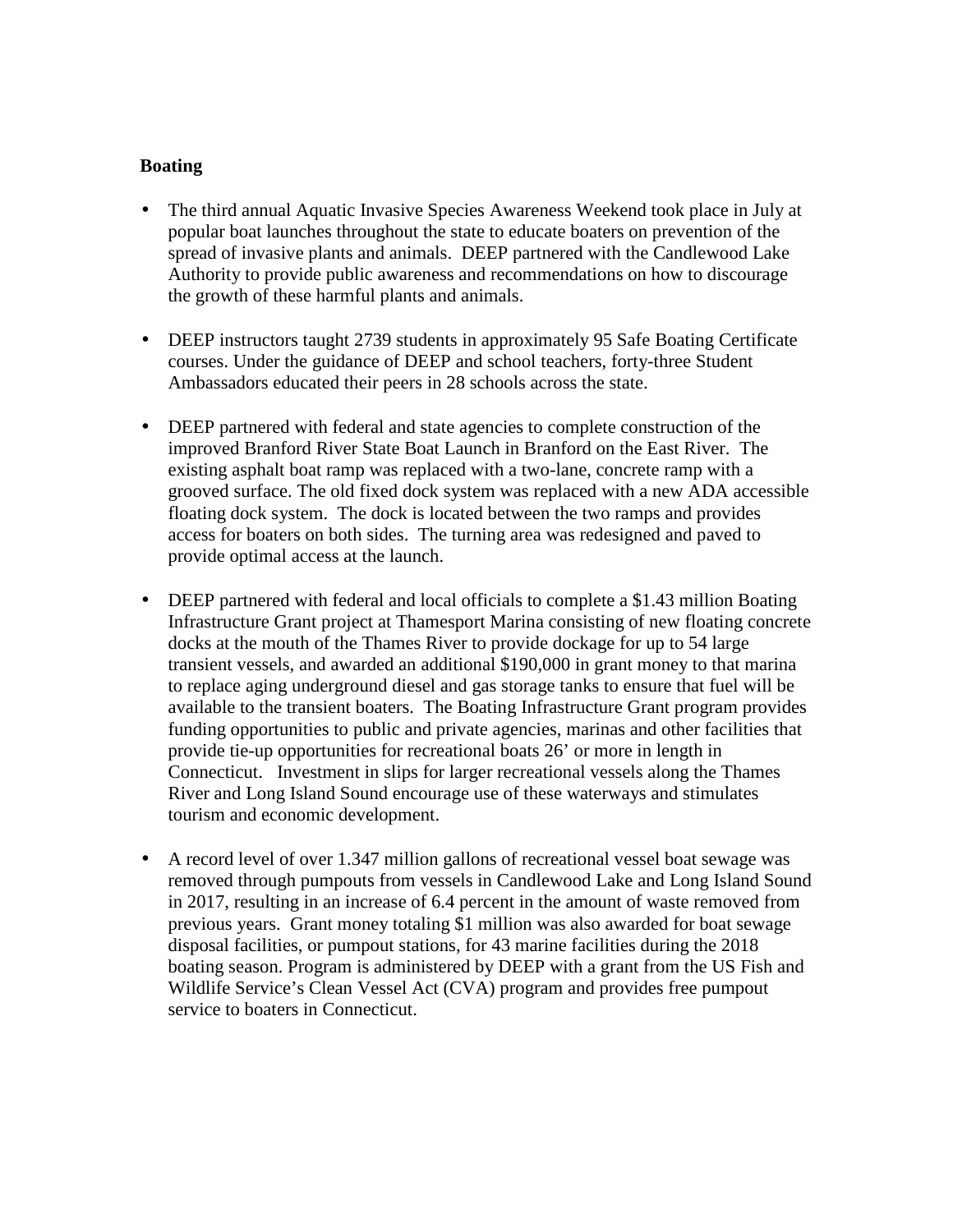#### **Environmental Conservation Police**

- DEEP EnCon Police continued its mission to provide natural resource protection and  $\mathbf{r}^{\prime}$ public safety through education, outreach and enforcement. Throughout the year, EnCon Police received 28,613 calls for service, which included 270 public outreach events, 132 arrests, 1404 infractions, 786 written warnings and 538 verbal warnings.
- DEEP EnCon Police worked with the Boating Division, United States Coast Guard, local and State Police on two initiatives*; Operation Dry Water* and *Operation Wild Water*.
- *Operation Dry Water* consisted of four on-water boating events. Events took place at the mouth of the Connecticut River (Old Lyme and Old Saybrook), the lower Connecticut River (Middletown and Haddam), and at Candlewood and Coventry Lakes. Safety compliance checks were completed on 240 vessels resulting in 12 citations issued and two arrests for Boating Under the Influence.
- *Operation Wild Water* was an initiative to educate manually powered vessel operators  $\mathbf{r}$ on boating safety and the importance of wearing personal flotation devices. "If Found" stickers were issued to be placed on unregistered watercraft to aid first responders in identifying owners if they were found unmanned. These watercraft include canoes, kayaks and paddleboards.
- DEEP EnCon Police was recognized as an accredited agency by the National Association of State Boating Law Administrators Boat Operations and Training (BOAT) Program. The BOAT Program's mission is to ensure the readiness of law enforcement and emergency response boat crews throughout the country. Accreditation of an agency ensures that its training curricula, policies, qualification processes and documentation for crew members, boat operators for search and rescue, and tactical operators meet the BOAT Program's National Standards, and allow an agency to train and qualify all of its officers internally, as well as its partners on the water.

## **Natural Resources**

- Enhanced fishing opportunities for Connecticut residents by producing and stocking 680,000 trout into nearly 100 lakes and ponds and more than 120 rivers and streams. Further enhanced fishing by stocking 1,120 large broodstock Atlantic salmon, 150,000 kokanee salmon, 28,000 walleye, 17,000 catfish, and 2,400 northern pike into selected waters located throughout the state.
- Connecticut Wildlife staff continue to lead a six-state effort to restore native New England Cottontail populations in the Northeast. This regional effort includes the restoration of thousands of acres of young-forest habitat, population surveys,